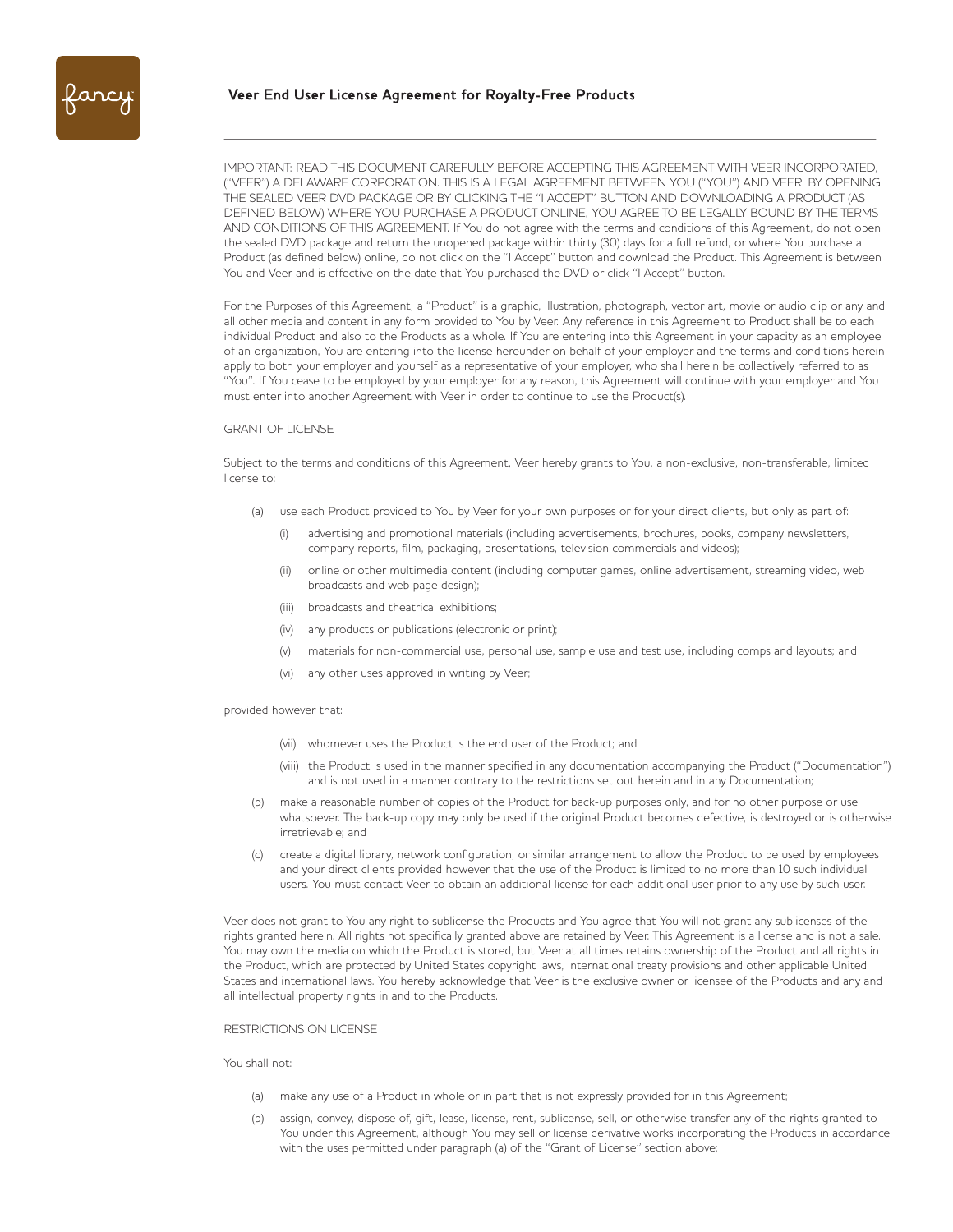

- (c) use, or allow anyone else to use any Product, in whole or in part, for or in association with any pornographic purposes, or in any manner which is or could be considered to be libelous or defamatory, or that in any way is or could be potentially unflattering or controversial for the model in the Image. If any Product featuring a model is used in a manner that would lead a reasonable person to believe that the model personally endorses or uses a product or service, or if the depiction of the model is used in connection with "Sensitive Issue" subjects, including, but not limited to subjects such as contraception, sexual or implied sexual activity, sexual preferences, dating services, chat lines, substance abuse, physical or mental abuse, violence, poverty, homelessness, dysfunctional family matters, alcohol, tobacco, AIDS, cancer or other serious physical or mental ailment or disability or serious physical or mental disease or any diagnostic test for same, you must include a statement which indicates that the person(s) depicted is a model and is being used for illustrative purposes only.
- use a Product in any products for sale or license where the primary value resides in the Product itself, including retail t-shirts, posters, calendars and postcards. (If you would like to use a Product for such purposes, please contact license@veer.com to obtain a commercial license.)
- (e) use a Product as a logo, trademark or service mark;
- use a Product in any template or application, whether online or not, with the purpose of creating multiple impressions of a Product, including but not limited to: website design templates, presentation templates, electronic greeting cards, business cards, e-business cards, or any other electronic or printed matter (If you would like to use a Product for such purposes, please contact license@veer.com to obtain a commercial license.)
- (g) use, make available for use, transfer, license, sell or otherwise distribute a Product in such a manner that a person can extract or access the Product as an electronic file, including posting a Product online in a downloadable format, posting a Product on any electronic bulletin board or using a Product in electronic greeting cards. For clarity You may, in accordance with the uses permitted under paragraph (a) of the "Grant of License" section above use a Product as part of a web page design provided however that the resolution is no higher than 72 dpi and that it cannot be downloaded separately or in a format that can be used by a visitor to the website.

# OBLIGATIONS WITH LICENSE

#### You shall:

- (a) retain the copyright notice of Veer and its licensors or content providers and Veer's Product identification code as displayed on the Product and as included as part of the electronic file;
- (b) use the Product in compliance with all applicable laws, including, but not limited to, laws and regulations relating to copyright and moral rights;
- (c) immediately provide to Veer the full particulars of any claim or threatened claim by a third party in respect of all or any part of a Product; and
- (d) provide a credit next to any Product used in an editorial manner as follows: Copyright Veer.

# DISCLAIMER OF WARRANTY

Veer warrants that i) it has all necessary rights and authority to enter into and perform this Agreement;, ii) if applicable, the DVD or other media that Veer provides to You, to be free from defects in material and workmanship for ninety (90) days from the date of purchase. The exclusive remedy for a breach of the foregoing warranty is the replacement of the DVD or other media. OTHERWISE, ALL PRODUCT AND MEDIA PROVIDED TO YOU BY VEER ARE PROVIDED "AS IS" WITHOUT ANY WARRANTIES OR CONDITIONS OF ANY KIND. VEER MAKES NO REPRESENTATIONS WITH RESPECT TO ANY PRODUCT OR MEDIA, AND, TO THE MAXIMUM EXTENT ALLOWED BY APPLICABLE LAW, DISCLAIMS ALL REPRESENTATIONS, WARRANTIES, GUARANTEES AND CONDITIONS OF ANY KIND, EXPRESS AND IMPLIED, REGARDING THE PRODUCT OR MEDIA, INCLUDING WITHOUT LIMITATION, ALL REPRESENTATIONS, WARRANTIES, GUARANTEES OR CONDITIONS REGARDING NON-INFRINGEMENT OR OTHER NON-VIOLATION OF RIGHTS, SUITABILITY, QUALITY, MERCHANTABILITY OR FITNESS FOR ANY PARTICULAR PURPOSE. VEER MAKES NO REPRESENTATIONS WITH RESPECT TO ANY PRODUCT AND MAKES NO WARRANTIES WITH REGARD TO THE USE OF NAMES, TRADEMARKS, TRADE DRESS, REGISTERED, UNREGISTERED OR COPYRIGHTED DESIGNS OR WORKS OF ART OR ARCHITECTURE DEPICTED IN ANY PRODUCT AND VEER GIVES NO WARRANTY AS TO THE ACCURACY OR AUTHENTICITY OF THE PRODUCT OR ANY DESCRIPTION OF THEM OR THE IDENTIFICATION OF PERSONS, OBJECTS OR SCENES APPEARING IN THEM AND SHALL NOT BE LIABLE TO YOU FOR ANY OF THE FOREGOING, AND YOU MUST SATISFY YOURSELF THAT ALL THE NECESSARY RIGHTS OR CONSENTS REGARDING ANY OF THE ABOVE, AS MAY BE REQUIRED FOR REPRODUCTION, HAVE BEEN OBTAINED. THE REPRESENTATIONS AND WARRANTIES MADE BY VEER IN THIS AGREEEMENT APPLY ONLY TO THE LICENSED MATERIAL AS DELIVERED BY VEER AND WILL BE INVALID IF THE LICENSED MATERIAL IS USED BY LICENSEE IN ANY MANNER NOT SPECIFICALLY AUTHORIZED IN THE AGREEMENT OR IF LICENSEE IS OTHERWISE IN BREACH OF THIS AGREEMENT. Some jurisdictions do not permit the exclusion of implied warranties, and so the foregoing may not apply to You.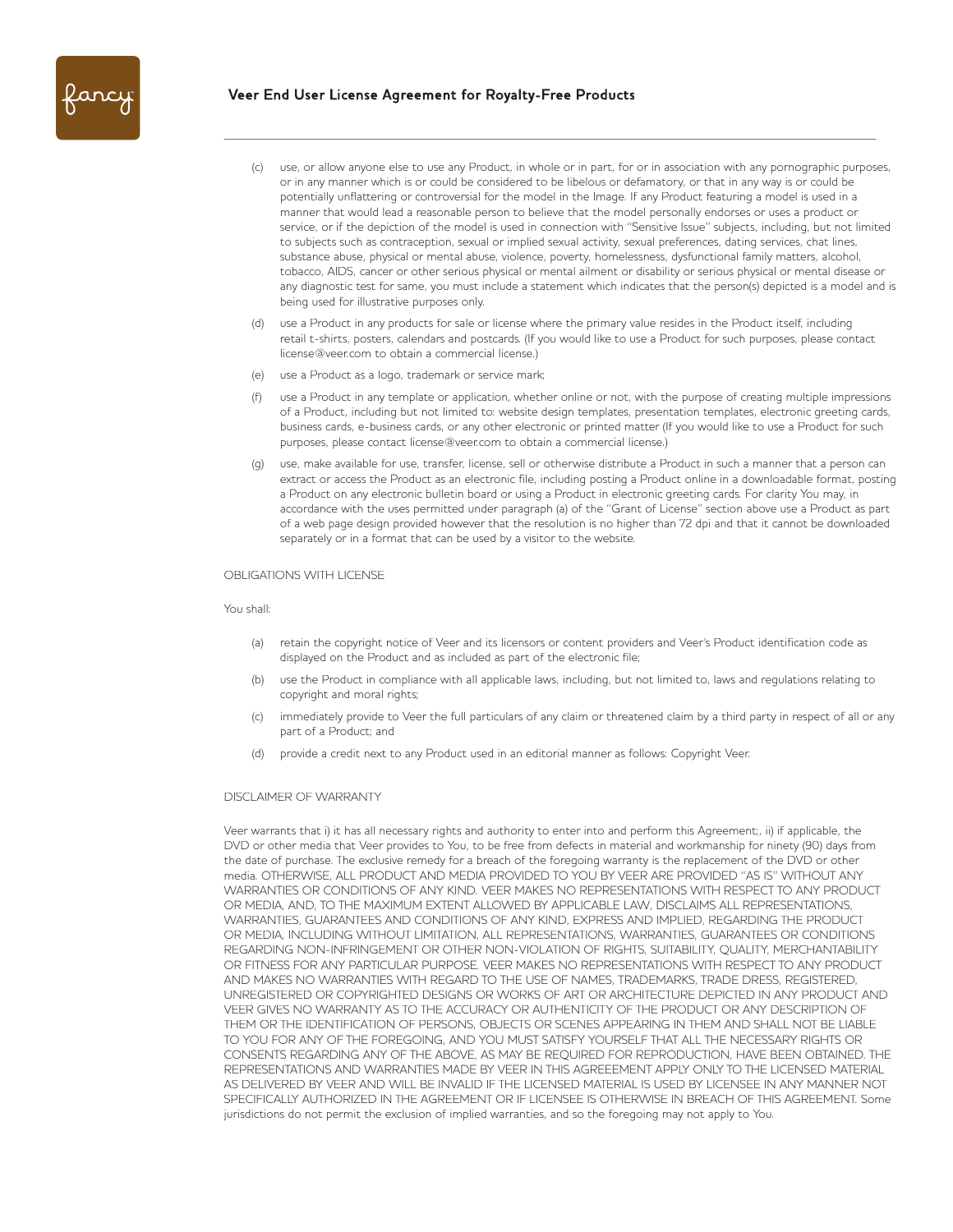

#### LIMITATION OF LIABILITY

IN NO EVENT SHALL VEER BE LIABLE FOR INDIRECT, INCIDENTAL, SPECIAL, CONSEQUENTIAL, EXEMPLARY OR PUNITIVE DAMAGES FOR ANY BREACH OF ITS OBLIGATIONS OR WARRANTIES, EXPRESS OR IMPLIED RESULTING FROM THIS AGREEMENT (INCLUDING LOSS OF PROFITS OR BUSINESS, LOST OPPORTUNITY OR LOSS OF BUSINESS REPUTATION), EVEN IF VEER HAS BEEN ADVISED OF THE POSSIBILITY OF SUCH DAMAGES. VEER'S ENTIRE LIABILITY AND YOUR ENTIRE REMEDY FOR ANY DAMAGES OR LOSS YOU MAY SUFFER FROM ANY CAUSE WHATSOEVER, WHETHER THE ACTION IS BASED IN CONTRACT, TORT (INCLUDING NEGLIGENCE) SHALL BE LIMITED TO THE SALES VALUE OF THE PRODUCT. YOU ACKNOWLEDGE THAT THE PRODUCT PRICING REFLECTS THIS ALLOCATION OF RISK AND THE LIMITATION OF LIABILITY SPECIFIED IN THIS AGREEMENT.

## TERM AND TERMINATION

The license granted herein is a perpetual license that will only terminate as set out below. This Agreement will terminate automatically and without notice from Veer if You breach, or fail to perform or observe, any covenant, condition or provision of this Agreement. Veer reserves the right at any time to terminate this Agreement for any reason whatsoever or to terminate this Agreement in respect of a particular Product or Products, provided however, that Veer agrees to replace the particular Product or Products, DVD or other media affected by such termination with a replacement Product or Products, DVD or other media.

Upon termination of this Agreement, or this Agreement in respect of a particular Product or Products, You agree to:

- (a) cease all use of the Products (or the particular Product or Products) and any DVD or other media containing such Products provided to You;
- (b) return all DVD or other media provided to You containing the Products (or the particular Product or Products);
- (c) destroy or delete all Products (or the particular Product or Products) stored on any premises, computer, hard drive, digital media or other facilities or storage devices (electronic or physical), including all copies of the Products and DVD or other media;
- (d) ensure that your clients and customers:
	- (i) cease all use of the Products (or the particular Product or Products);
	- (ii) destroy, delete or return all Products, retained or stored on any premises, computer, hard drive, digital media or other facilities or storage devices (electronic or physical), including all copies of the Products;

#### INDEMNITY

You hereby agree to indemnify, defend, save and hold Veer and its licensors and contributors and its resellers, harmless from and against any liability, cost, fee, expense, loss, judgment, claim or damage claimed by any third party (including reasonable legal fees) arising or resulting from any breach, violation of, or failure to fulfill, any representation, warranty, covenant or agreement made herein by You or arising out of any use of a Product provided to You, including from:

- (a) the use of a Product in breach of this Agreement;
- (b) the use of a Product otherwise than in accordance with the rights granted to You herein;
- (c) the use of a Product in such a manner that violates or infringes any right of another person, including the use of a Product without appropriate model releases, consents or waivers of moral rights, as may be required or desirable or necessary for such use; and
- the unauthorized use by any third party to which You may have supplied a Product provided by Veer.

#### ASSIGNMENT

You shall not assign this Agreement in whole or in part without Veer's approval. Veer may assign this Agreement without your approval.

### DIGITAL FILE CONDITION

You are responsible for examining any digital file in respect of a Product before effecting reproduction. Accordingly, Veer and its licensors or content providers are not responsible for any damage resulting from any defect or alleged defect in any digital file or its caption or in any way from its reproduction.